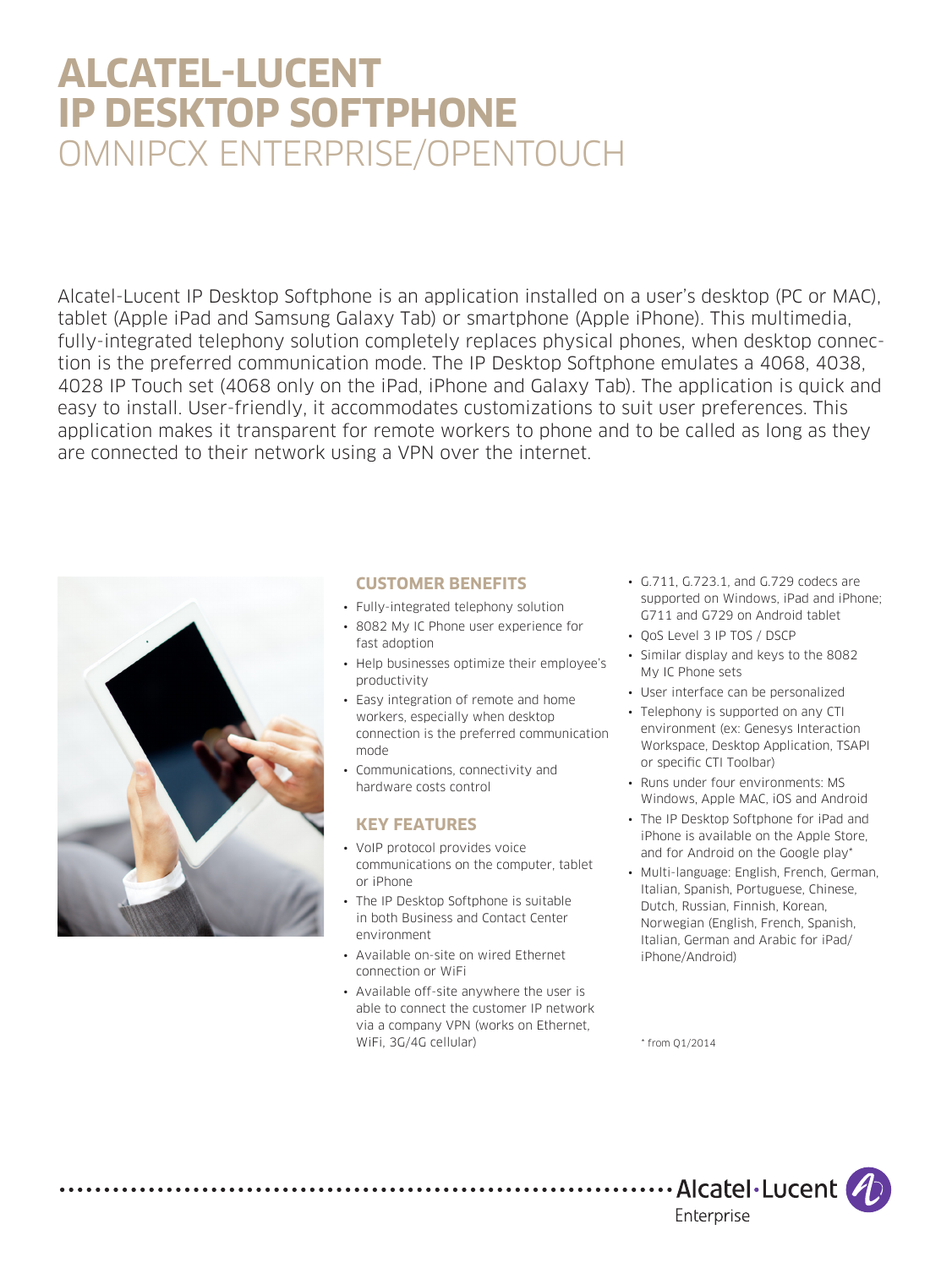## **USER OPERATION**

- The user initiates an outgoing call through the VoIP connection on his PC, MAC, iPad, iPhone or tablet by directly entering a telephone number in the number field or by using a dialing feature such as Redial, Dial by Name, etc. The user controls the call by clicking on the key layout on the screen.
- Incoming calls ring through the computer loudspeakers and automatically switch the voice connection to a USB headset. Incoming calls are also controlled by clicking on the screen key layout.
- The Alcatel-Lucent IP Desktop Softphone application can be used anywhere it is possible to connect to the customer IP network.

#### Figure 1. IP Desktop Softphone on various user devices







|  | iPad <sub>9</sub><br>Alcatel-Lucent |                       |                        | 16:05<br>$\bullet$     |              | <b>Not Charging CD</b> |            |
|--|-------------------------------------|-----------------------|------------------------|------------------------|--------------|------------------------|------------|
|  |                                     |                       |                        | <b>Mon 23 Dec 2013</b> | $\mathbf{a}$ |                        | 15:57      |
|  |                                     | $\overline{2}$<br>abc | $\frac{3}{\text{def}}$ | menu                   | perso        | info                   | $\epsilon$ |
|  |                                     |                       |                        | <b>Settings</b>        |              | <b>Redial list</b>     |            |
|  | $\overline{4}$<br>ghi               | $\frac{5}{16}$        | 6<br>mno               | Appointment            |              |                        | Lock       |
|  | $\overline{7}$                      | 8                     | 9                      | <b>Text mail</b>       |              |                        | Forward    |
|  | pars                                | tuv                   | wxyz                   | <b>Events</b>          |              |                        | LogOn      |
|  | $*$                                 | $\overline{0}$        | #                      |                        | к            |                        | OK         |
|  | F1                                  |                       | F <sub>2</sub>         | $\approx$              |              | △                      |            |



Alcatel-Lucent IP Desktop Softphone **ALCATEL-LUCENT ENTERPRISE DATA SHEET**